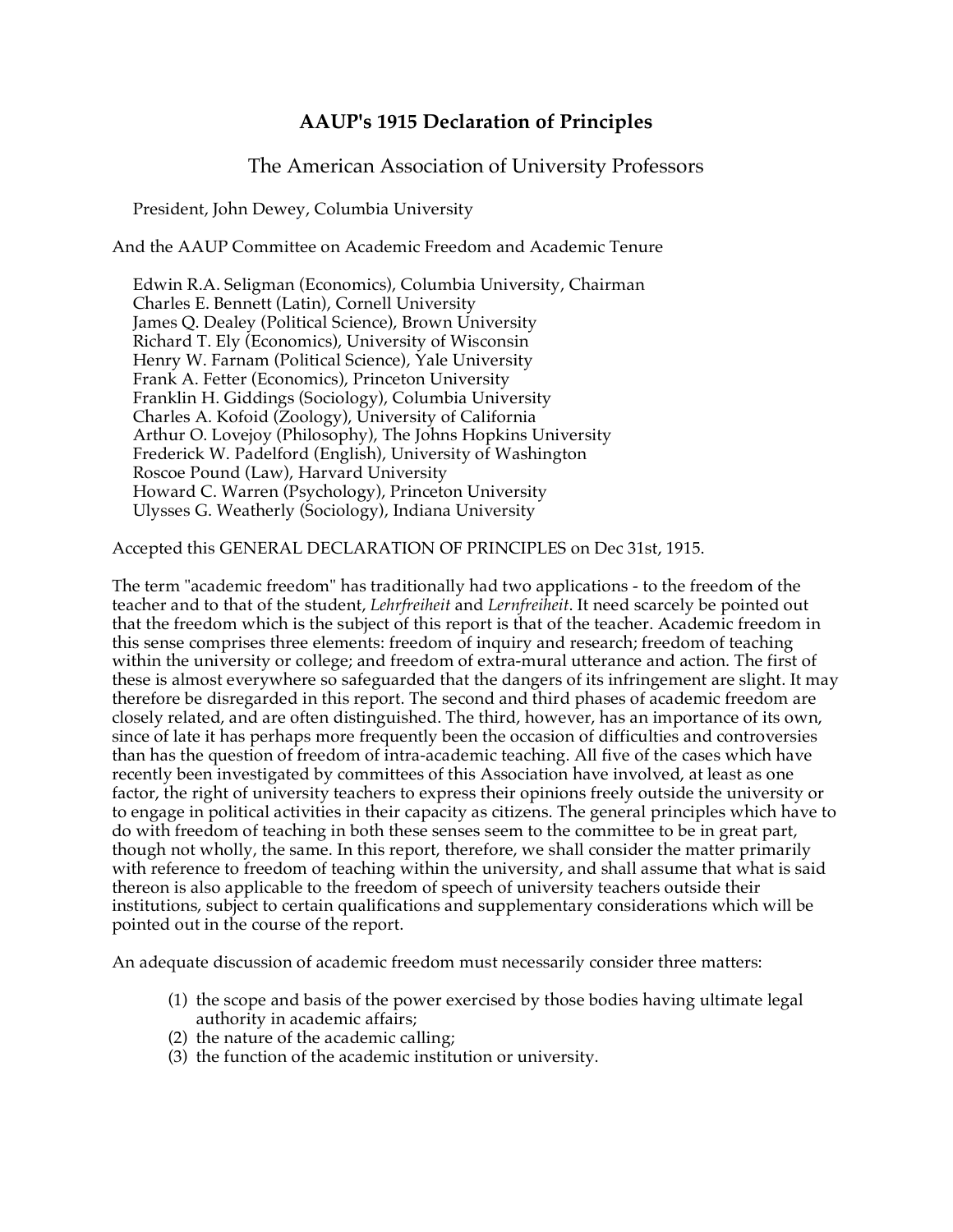#### **Basis of Academic Authority**

American institutions of learning are usually controlled by boards of trustees as the ultimate repositories of power. Upon them finally it devolves to determine the measure of academic freedom which is to be realized in the several institutions. It therefore becomes necessary to inquire into the nature of the trust reposed in these boards, and to ascertain to whom the trustees are to be considered accountable.

The simplest case is that of the proprietary school or college designed for the propagation of specific doctrines prescribed by those who have furnished its endowment. It is evident that in such cases the trustees are bound by the deed of gift, and, whatever be their own views, are obligated to carry out the terms of the trust. If a church or religious denomination established a college to be governed by a board of trustees, with the express understanding that the college will be used as an instrument of propaganda in the interests of the religious faith professed by the church or denomination creating it, the trustees have a right to demand that everything be subordinated to that end. If, again, as has happened in this country, a wealthy manufacturer establishes a special school in a university in order to teach, among other things, the advantages of a protective tariff, or if, as is also the case, an institution has been endowed for the purpose of propagating the doctrines of socialism, the situation is analogous. All of these are essentially proprietary institutions, in the moral sense. They do not, at least as regards one particular subject, accept the principles of freedom of inquiry, of opinion, and of teaching; and their purpose is not to advance knowledge by the unrestricted research and unfettered discussion of impartial investigators, but rather to subsidize the promotion of the opinions held by the persons, usually not of the scholar's calling, who provide the funds for their maintenance. Concerning the desirability of the existence of such institutions, the committee does not desire to express any opinion. But it is manifestly important that they should not be permitted to sail under false colors. Genuine boldness and thoroughness of inquiry, and freedom of speech, are scarcely reconcilable with the prescribed inculcation of a particular opinion upon a controverted question.

Such institutions are rare, however, and are becoming ever more rare. We still have, indeed, colleges under denominational auspices; but very few of them impose upon their trustees responsibility for the spread of specific doctrines. They are more and more coming to occupy, with respect to the freedom enjoyed by the members of their teaching bodies, the position of untrammeled institutions of learning, and are differentiated only by the natural influence of their respective historic antecedents and traditions.

Leaving aside, then, the small number of institutions of the proprietary type, what is the nature of the trust reposed in the governing boards of the ordinary institutions of learning? Can colleges and universities that are not strictly bound by their founders to a propagandist duty ever be included in the class of institutions that we have just described as being in a moral sense proprietary? The answer is clear. If the former class of institutions constitute a private or proprietary trust, the latter constitute a public trust. The trustees are trustees for the public. In the case of our state universities this is self-evident. In the case of most of our privately endowed institutions, the situation is really not different. They cannot be permitted to assume the proprietary attitude and privilege, if they are appealing to the general public for support. Trustees of such universities or colleges have no moral right to bind the reason or the conscience of any professor. All claim to such right is waived by the appeal to the general public for contributions and for moral support in the maintenance, not of a propaganda, but of a nonpartisan institution of learning. It follows that any university which lays restrictions upon the intellectual freedom of its professors proclaims itself a proprietary institution, and should be so described whenever it makes a general appeal for funds; and the public should be advised that the institution has no claim whatever to general support or regard.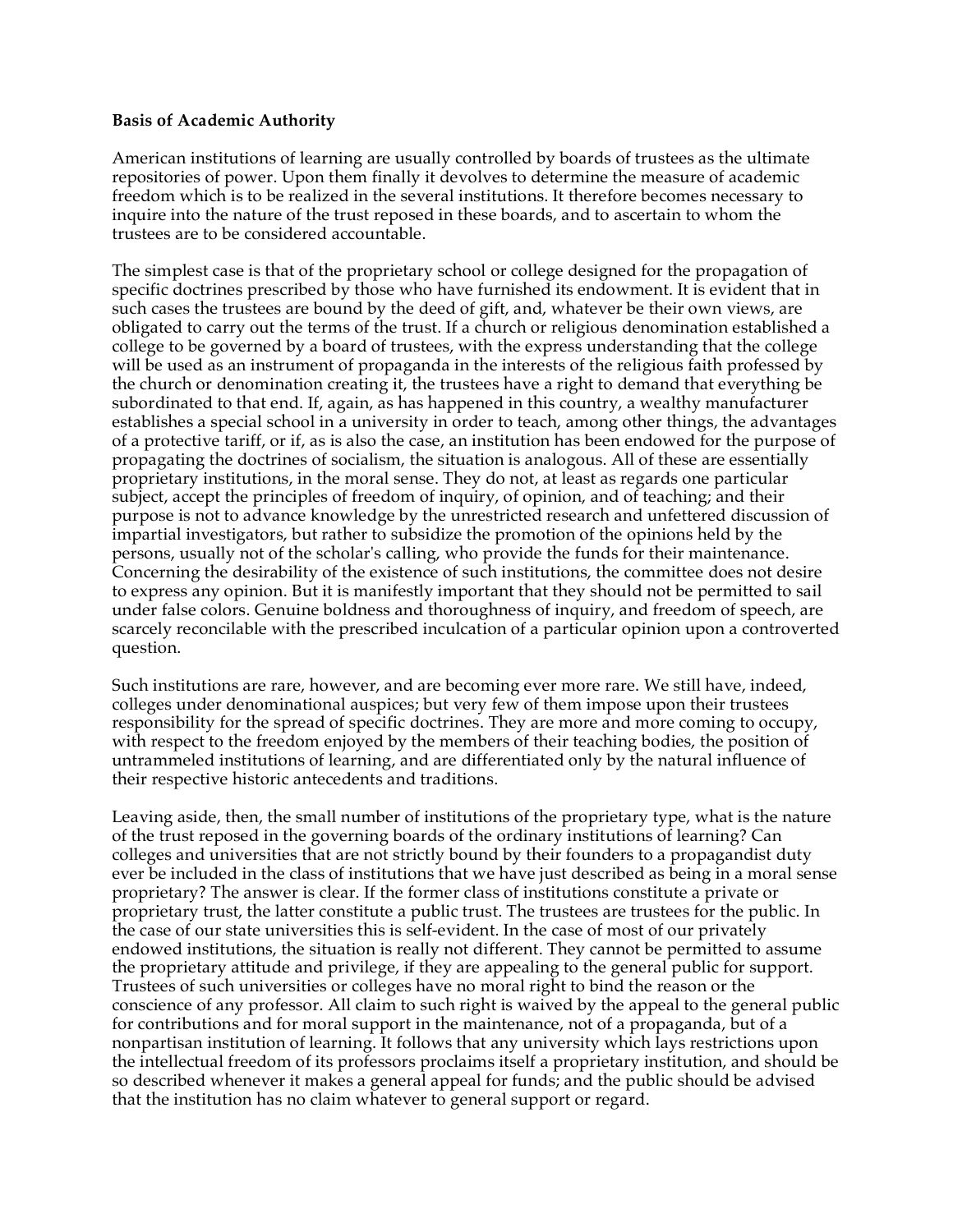This elementary distinction between a private and a public trust is not yet so universally accepted as it should be in our American institutions. While in many universities and colleges the situation has come to be entirely satisfactory, there are others in which the relation of trustees to professors is apparently still conceived to be analogous to that of a private employer to his employees; in which, therefore, trustees are not regarded as debarred by any moral restrictions, beyond their own sense of expediency, from imposing their personal opinions upon the teaching of the institutions, or even from employing the power of dismissal to gratify their private antipathies or resentments. An eminent university president thus described the situation not many years since:

In the institutions of higher education the board of trustees is the body on whose discretion, good feeling, and experience the securing of academic freedom now depends. There are boards which leave nothing to be desired in these respects; but there are also numerous bodies that have everything to learn with regard to academic freedom. These barbarous boards exercise an arbitrary power of dismissal. They exclude from the teachings of the university unpopular or dangerous subjects. In some states they even treat professors' positions as common political spoils; and all too frequently, both in state and endowed institutions, they fail to treat the members of the teaching staff with that high consideration to which their functions entitle them.<sup>1</sup>

It is, then, a prerequisite to a realization of the proper measure of academic freedom in American institutions of learning, that all boards of trustees should understand - as many already do - the full implications of the distinction between private proprietorship and a public trust.

## **The Nature of the Academic Calling**

The above-mentioned conception of a university as an ordinary business venture, and of academic teaching as a purely private employment, manifests also a radical failure to apprehend the nature of the social function discharged by the professional scholar. While we should be reluctant to believe that any large number of educated persons suffer from such a misapprehension, it seems desirable at this time to restate clearly the chief reasons, lying in the nature of the university teaching profession, why it is to the public interest that the professional office should be one both of dignity and of independence.

If education is the cornerstone of the structure of society and if progress in scientific knowledge is essential to civilization, few things can be more important than to enhance the dignity of the scholar's profession, with a view of attracting into its ranks men of the highest ability, of sound learning, and of strong and independent character. This is the more essential because the pecuniary emoluments of the profession are not, and doubtless never will be, equal to those open to the more successful members of other professions. It is not, in our opinion, desirable that men should be drawn into this profession by the magnitude of the economic rewards which it offers; but it is for this reason the more needful that men of high gifts and character should be drawn into it by the assurance of an honorable and secure position, and of freedom to perform honestly and according to their own consciences the distinctive and important function which the nature of the profession lays upon them.

That function is to deal at first hand, after prolonged and specialized technical training, with the sources of knowledge; and to impart the results of their own and of their fellow-specialists' investigation and reflection, both to students and to the general public, without fear or favor. The proper discharge of this function requires (among other things) that the university teacher shall be exempt from any pecuniary motive or inducement to hold, or to express, any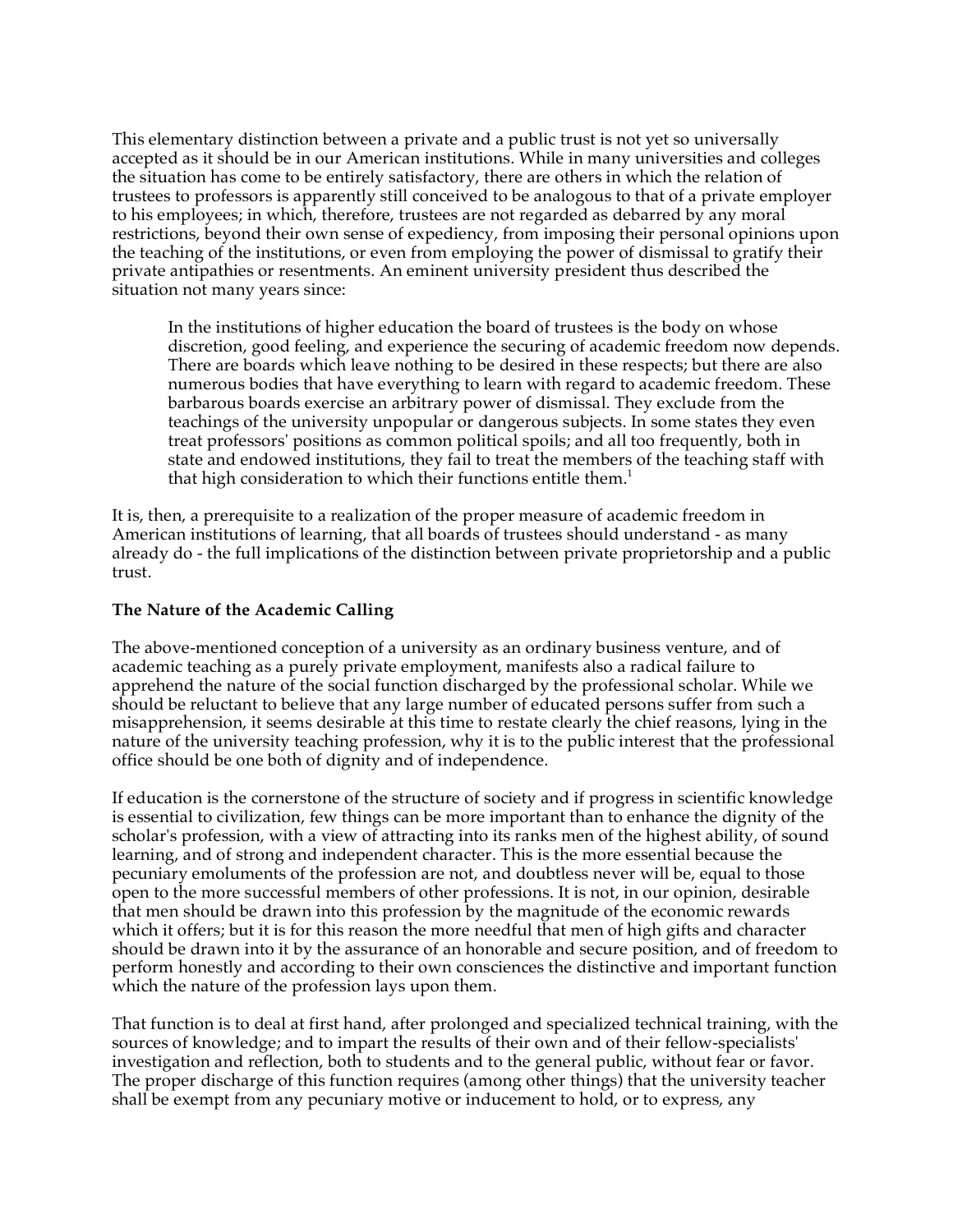conclusion which is not the genuine and uncolored product of his own study or that of fellowspecialists. Indeed, the proper fulfillment of the work of the professoriate requires that our universities shall be so free that no fair-minded person shall find any excuse for even a suspicion that the utterances of university teachers are shaped or restricted by the judgment, not of professional scholars, but of inexpert and possibly not wholly disinterested persons outside of their ranks. The lay public is under no compulsion to accept or to act upon the opinions of the scientific experts whom, though the universities, it employs. But it is highly needful, in the interest of society at large, that what purport to be the conclusions of men trained for, and dedicated to, the quest for truth, shall in fact be the conclusions of such men, and not echoes of the opinions of the lay public, or of the individuals who endow or manage universities. To the degree that professional scholars, in the formation and promulgation of their opinions, are, or by the character of their tenure appear to be, subject to any motive other than their own scientific conscience and a desire for the respect of their fellow-experts, to that degree the university teaching profession is corrupted; its proper influence upon public opinion is diminished and vitiated; and society at large fails to get from its scholars, in an unadulterated form, the peculiar and necessary service which it is the office of the professional scholar to furnish.

These considerations make still more clear the nature of the relationship between university trustees and members of university faculties. The latter are the appointees, but not in any proper sense the employees, of the former. For, once appointed, the scholar has professional functions to perform in which appointing authorities have neither competency nor moral right to intervene. The responsibility of the university teacher is primarily to the public itself, and to the judgment of his own profession; and while, with respect to certain external conditions of his vocation, he accepts a responsibility to the authorities of the institution in which he serves, in the essentials of his professional activity his duty is to the wider public to which the institution itself is morally amenable. So far as the university teacher's independence of thought and utterance is concerned - though not in other regards - the relationship of professor to trustees may be compared to that between judges of the Federal courts and the Executive who appoints them. University teachers should be understood to be, with respect to the conclusions reached and expressed by them, no more subject to the control of the trustees than are judges subject to the control of the President with respect to their decisions; while of course, for the same reason, trustees are no more to be held responsible for, or to be presumed to agree with, the opinions or utterances of professors than the President can be assumed to approve of all the legal reasonings of the courts. A university is a great and indispensable organ of the higher life of a civilized community, in the work of which the trustees hold an essential and highly honorable place, but in which the faculties hold an independent place, with quite equal responsibilities and in relation to purely scientific and educational questions, the primary responsibility. Misconception or obscurity in this matter had undoubtedly been a source of occasional difficulty in the past, and even in several instances during the current year, however much, in the main, a long tradition of kindly and courteous intercourse between trustees and members of university faculties has kept the question in the background.

#### **The Function of the Academic Institution**

The importance of academic freedom is most clearly perceived in the light of the purposes for which universities exist. These are three in number.

- A. To promote inquiry and advance the sum of human knowledge.
- B. To provide general instruction to the students.
- C. To develop experts for various branches of the public service.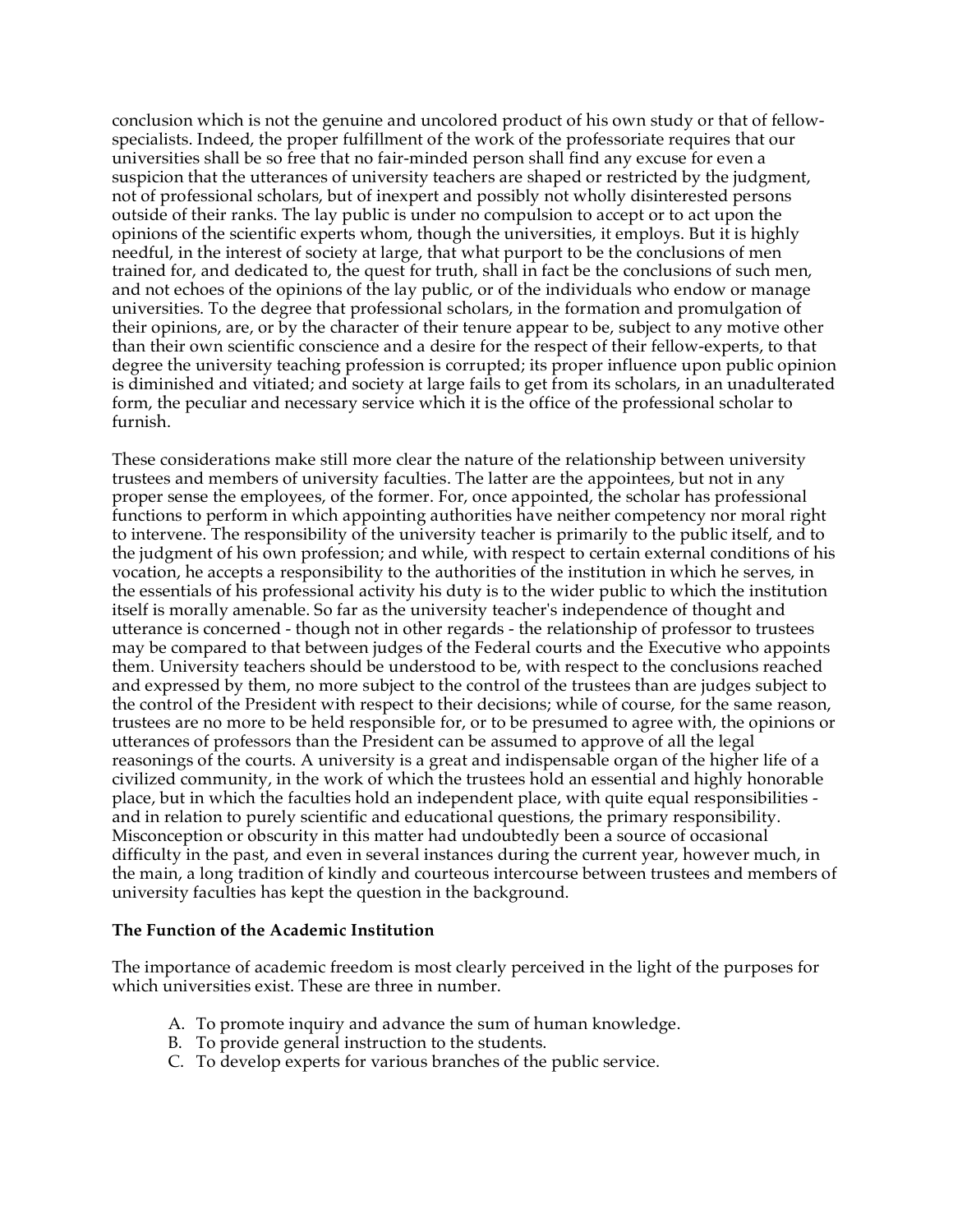Let us consider each of these. In the earlier stages of a nation's intellectual development, the chief concern of educational institutions is to train the growing generation and to diffuse the already accepted knowledge. It is only slowly that there comes to be provided in the highest institutions of learning the opportunity for the gradual wresting from nature of her intimate secrets. The modern university is becoming more and more the home of scientific research. There are three fields of human inquiry in which the race is only at the beginning: natural science, social science, and philosophy and religion, dealing with the relations of man to our nature, to his fellowmen, and to ultimate realities and values. In natural science all that we have learned but serves to make us realize more deeply how much more remains to be discovered. In social science in its largest sense, which is concerned with the relations of men in society and with the conditions of social order and well-being, we have learned only an adumbration of the laws which govern these vastly complex phenomena. Finally, in the spiritual life, and in the interpretation of the general meaning and ends of human existence and its relation to the universe, we are still far from a comprehension of the final truths, and from a universal agreement among all sincere and earnest men. In all of these domains of knowledge, the first condition of progress is complete and unlimited freedom to pursue inquiry and publish its results. Such freedom is the breath in the nostrils of all scientific activity.

The second function - which for a long time was the only function - of the American college or university is to provide instruction for students. It is scarcely open to question that freedom of utterance is as important to the teacher as it is to the investigator. No can be a successful teacher unless he enjoys the respect of his students, and their confidence in his intellectual integrity. It is clear, however, that this confidence will be impaired if there is suspicion on the part of the student that the teacher is not expressing himself fully or frankly, or that college and university teachers in general are a repressed and intimidated class who dare not speak with that candor and courage which youth always demands in those whom it is to esteem. The average student is a discerning observer, who soon takes the measure of his instructor. It is not only the character of the instruction but also the character of the instructor that counts; and if the student has reason to believe that the instructor is not true to himself, the virtue of the instruction as an educative force is incalculably diminished. There must be in the mind of the teacher no mental reservation. He must give the student the best of what he has and what he is.

The third function of the modern university is to develop experts for the use of the community. If there is one thing that distinguishes the more recent developments of democracy, it is the recognition by legislators of the inherent complexities of economic, social and political life, and the difficulty of solving problems of technical adjustment without technical knowledge. The recognition of this fact has led to a continually greater demand for the aid of experts in these subjects, to advise both legislators and administrators. The training of such experts has, accordingly, in recent years, become an important part of work of the universities; and in almost every one of our higher institutions of learning the professors of the economic, social, and political sciences have been drafted to an increasing extent into more or less unofficial participation in the public service. It is obvious that here again the scholar must be absolutely free not only to pursue his investigations but to declare the results of his researches, no matter where they may lead him or to what extent they may come into conflict with accepted opinion. To be of use to the legislator or the administrator, he must enjoy their complete confidence in the disinterestedness of his conclusions.

It is clear, then, that the university cannot perform its threefold function without accepting and enforcing to the fullest extent the principle of academic freedom. The responsibility of the university as a whole is to the community at large, and any restriction upon the freedom of the instructor is bound to react injuriously upon the efficiency and the *morale* of the institution, and therefore ultimately upon the interests of the community.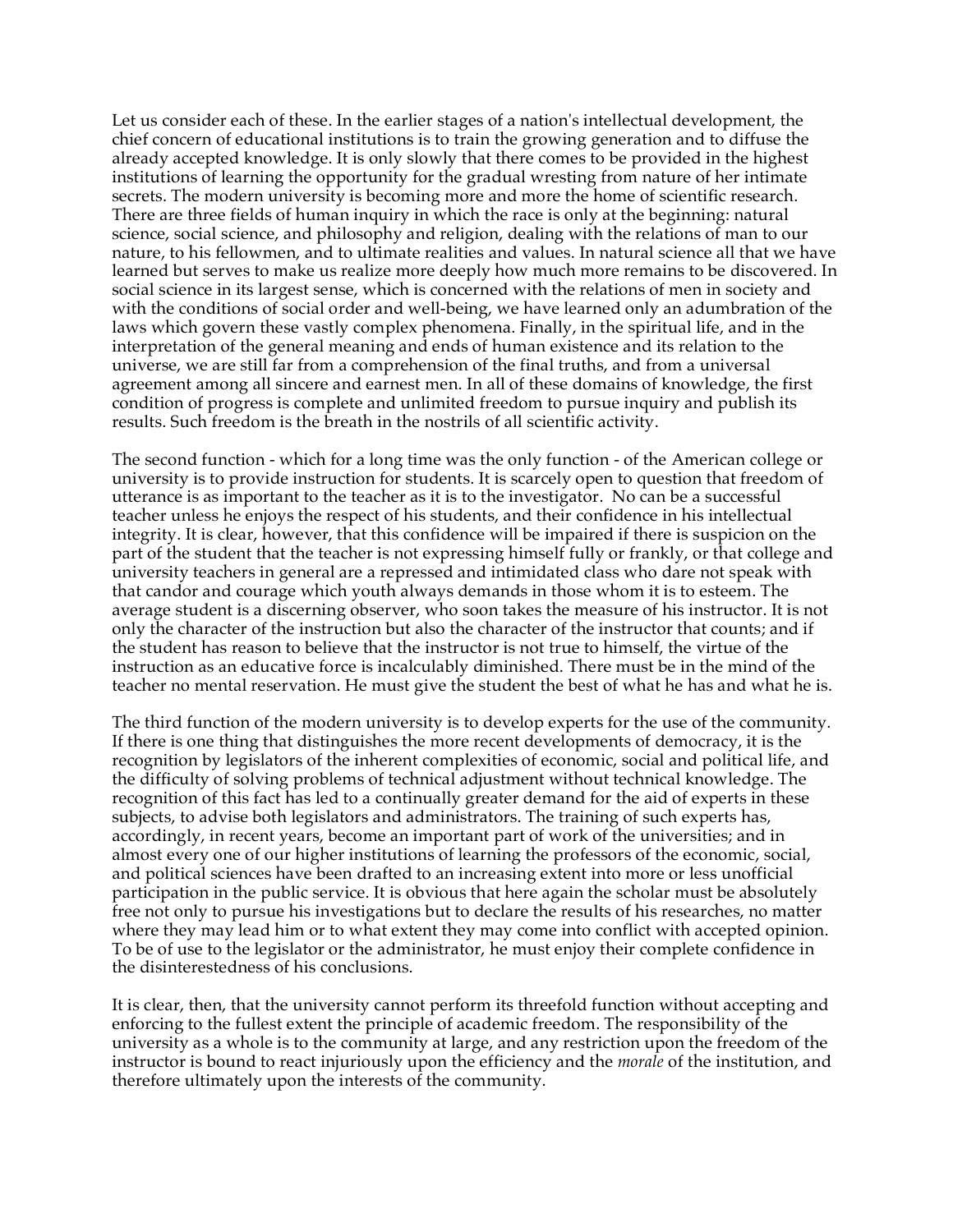The attempted infringements of academic freedom at present are probably not only of less frequency than, but of a different character from, those to be found in former times. In the early period of university development in America the chief menace to academic freedom was ecclesiastical, and the disciplines chiefly affected were philosophy and the natural sciences. In more recent times the danger zone has been shifted to the political and social sciences—though we still aehv sporadic examples of the former class of cases in some of our smaller institutions. But it is precisely in these provinces of knowledge in which academic freedom is now most likely to be threatened, that the need for it is at the same time most evident. No person of intelligence believes that all of our political problems have been solved, or that the final stage of social evolution has been reached. Grave issues in the adjustment of men's social and economic relations are certain to call for settlement in the years that are to come; and for the right settlement of them mankind will need all wisdom, all the good will, all the soberness of mind, and all the knowledge drawn from experience, that it can command. Toward this settlement the university has potentially its own very great contribution to make; for if the adjustment reached is to be a wise one, it must take due account of economic science, and be guided by that breadth of historic vision which it should be one of the functions of a university to cultivate. But if the universities are to render any such service toward the right solution of the social problems of the future, it is the first essential that the scholars who carry on the work of universities shall not be in a position of dependence upon the favor of any social class or group, that the disinterestedness and impartiality of their inquiries and their conclusions shall be, so far as is humanly possible, beyond the reach of suspicion.

The special dangers to freedom of teaching in the domain of the social sciences are evidently two. The one which is the more likely to affect the privately endowed colleges and universities is the danger of restrictions upon the expression of opinions which point toward extensive social innovations, or call in question the moral legitimacy or social expediency of economic conditions or commercial practices in which large vested interests are involved. In the political, social, and economic field almost every question, no matter how large and general it at first appears, is more or less affected with private or class interests; and, as the governing body of a university is naturally made up of men who through their standing and ability are personally interested in great private enterprises, the points of possible conflict are numberless. When to this is added the consideration that benefactors, as well as most of the parents who send their children to privately endowed institutions, themselves belong to the more prosperous and therefore usually to the more conservative classes, it is apparent that, so long as effectual safeguards for academic freedom are not established, there is a real danger that pressure from vested interests may, sometimes deliberately and sometimes unconsciously, sometimes openly and sometimes subtly and in obscure ways, be brought to bear upon academic authorities.

On the other hand, in our state universities the danger may be the reverse. Where the university is dependent for funds upon legislative favor, it has sometimes happened that the conduct of institution has been affected by political considerations; and where there is a definite governmental policy or a strong public feeling on economic, social, or political questions, the menace to academic freedom may consist in the repression of opinions that in the particular political situation are deemed ultra-conservative rather than ultra-radical. The essential point, however, is not so much that the opinion is of one or another shade, as that differs from the views entertained by authorities. The question resolves itself into one of departure from accepted standards; whether the departure is in the one direction or the other is immaterial.

This brings us to the most serious difficulty of this problem; namely, the dangers connected with the existence in a democracy of an overwhelming and concentrated public opinion. The tendency of modern democracy is for men to think alike, to feel alike, and to speak alike. Any departure from the conventional standards is apt to be regarded with suspicion. Public opinion is at once the chief safeguard of a democracy, and the chief menace to the real liberty of an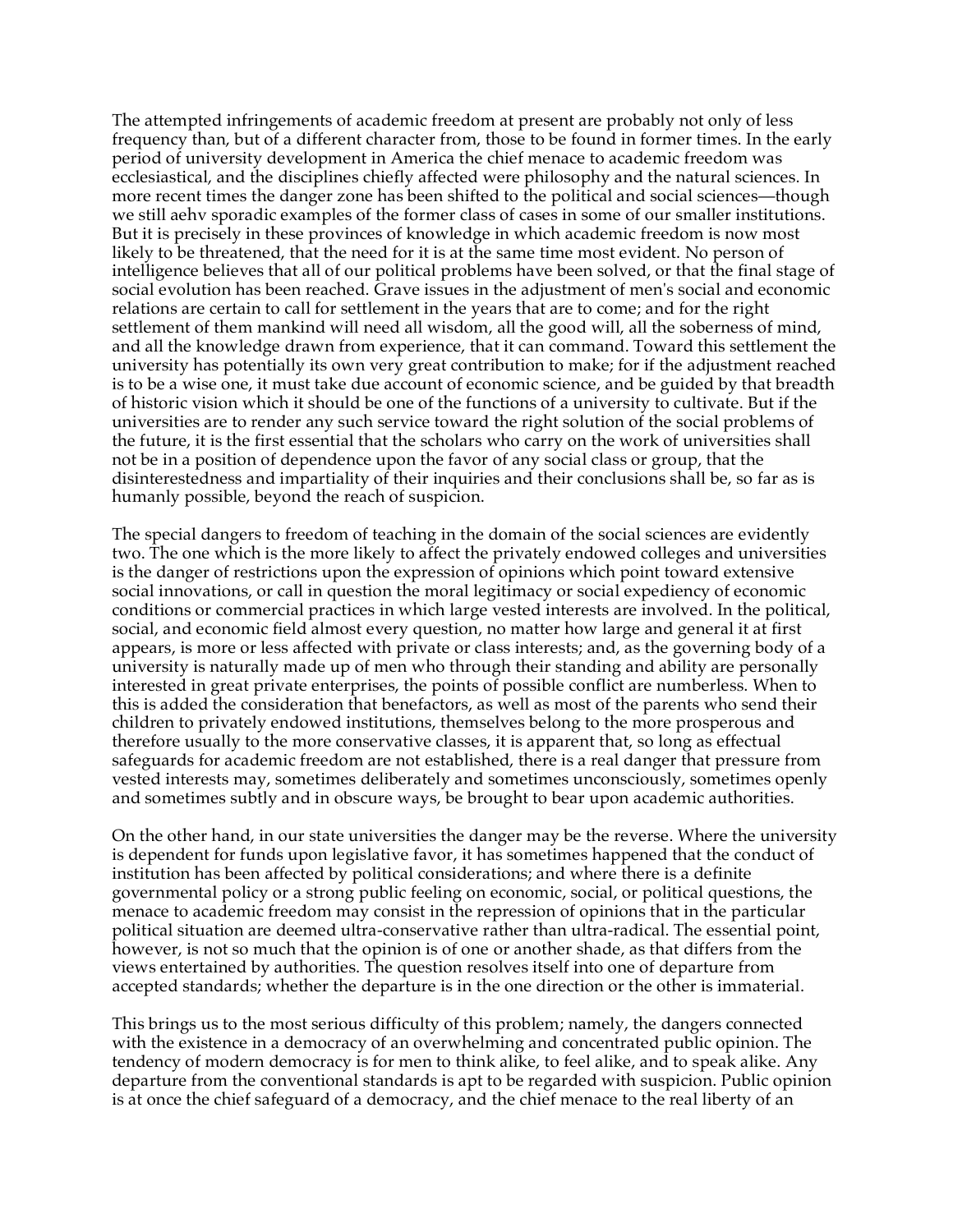individual. It almost seems as if the danger of despotism cannot be wholly averted under any form of government. In a political autocracy there is no effective public opinion, and all are subject to tyranny of the ruler; in a democracy there is political freedom, but there is likely to be a tyranny of public opinion.

An inviolable refuge from such tyranny should be found in the university. It should be an intellectual experiment station, where new ideas may germinate and where their fruit, though still distasteful to the community as a whole, may be allowed to ripen until finally, perchance, it may become part of the accepted intellectual food of the nation or of the world. Not less is it a distinctive duty of the university to be the conservator of all genuine elements of value in the past thought and life of mankind which are not in the fashion of the moment. Though it need not be the "home of beaten causes," the university is, indeed, likely always to exercise a certain form of conservative influence. For by its nature it is committed to the principle that knowledge should precede action, to the caution (by no means synonymous with intellectual timidity) which is an essential part of the scientific method, to a sense of the complexity of social problems, to the practice of taking long views into the future, and to a reasonable regard for the teachings of experience. One of its most characteristic functions in a democratic society is to help make public opinion more self-critical and more circumspect, to check the more hasty and unconsidered impulses of popular feeling, to train the democracy to the habit of looking before and after. It is precisely this function of the university which is most injured by any restriction upon academic freedom; and it is precisely those who most value this aspect of the university's work who should most earnestly protest against any such restriction. For the public may respect, and be influenced by, the counsels of prudence and of moderation which are given by men of science, if it believes those counsels to be the disinterested expression of the scientific temper and of unbiased inquiry. It is little likely to respect or heed them if it has reason to believe that they are the expression of the interests, or the timidities, of the limited portion of the community which is in a position to endow institutions of learning, or is most likely to be represented upon their boards of trustees. And a plausible reason for this belief is given the public so long as our universities are not organized in such a way as to make impossible any exercise of pressure upon professorial opinions and utterances by governing boards of laymen.

Since there are no rights without corresponding duties, the considerations heretofore set down with respect to the freedom of the academic teacher entail certain correlative obligations. The claim to freedom of teaching is made in the interest of integrity and of the progress of scientific inquiry; it is, therefore, only those who carry on their work in the temper of the scientific inquirer who may justly assert this claim. The liberty of the scholar within the university to set forth his conclusions, be they what they may, is conditioned by their being conclusions gained by a scholar's method and held in a scholar's spirit; that is to say, they must be the fruits of competent and patient and sincere inquiry, and they should be set forth with dignity, courtesy, and temperateness of language. The university teacher, in giving instructions upon controversial matters, while he is under no obligation to hide his own opinion under a mountain of equivocal verbiage, should, if he is fit for his position, be a person of a fair and judicial mind; he should, in dealing with such subjects, set forth justly, without suppression or innuendo, the divergent opinions of other investigators; he should cause his students to become familiar with the best published expressions of the great historic types of doctrine upon the questions at issue; and he should, above all, remember that his business is not to provide his students with ready-made conclusions, but to train them to think for themselves, and to provide them access to those materials which they need if they are to think intelligently.

It is, however, for reasons which have already been made evident, inadmissible that the power of determining when departures from the requirements of the scientific spirit and method have occurred, should be vested in bodies not composed of members of the academic profession. Such bodies necessarily lack full competency to judge of those requirements; their intervention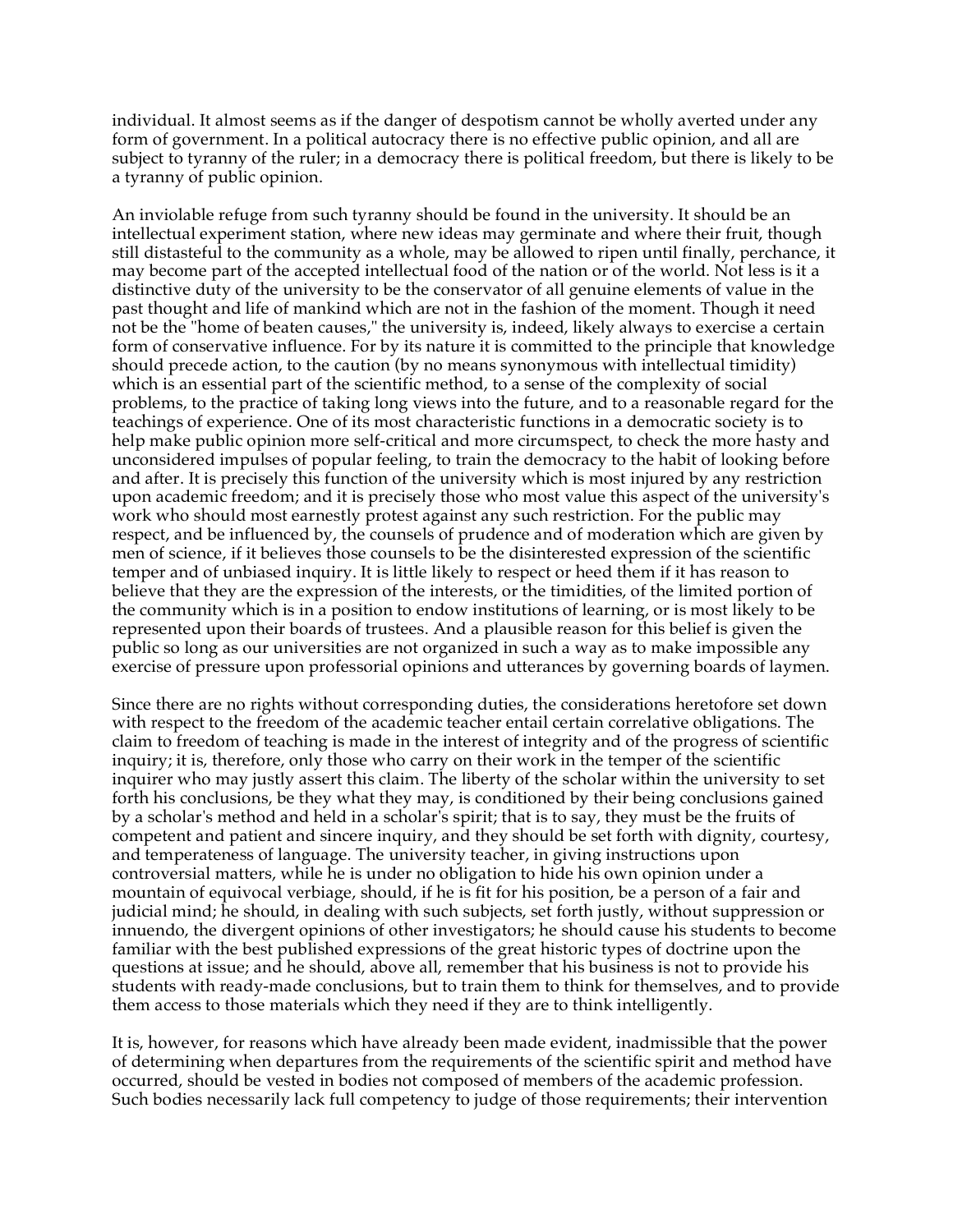can never be exempt from the suspicion that it is dictated by other motives than zeal for the integrity of science; and it is, in any case, unsuitable to the dignity of a great profession that the initial responsibility for the maintenance of its professional standards should not be in the hands of its own members. It follows that university teachers must be prepared to assume this responsibility for themselves. They have hitherto seldom had the opportunity, or perhaps the disposition, to do so. The obligation will doubtless, therefore, seem to many an unwelcome and burdensome one; and for its proper discharge members of the profession will perhaps need to acquire, in a greater measure than they at present possess it, the capacity for impersonal judgment in such cases, and for judicial severity when the occasion requires it. But the responsibility cannot, in this committee's opinion, be rightfully evaded. If this profession should prove itself unwilling to purge its ranks of the incompetent and the unworthy, or to prevent the freedom which it claims in the name of science from being used as a shelter for inefficiency, for superficiality, or for uncritical and intemperate partisanship, it is certain that the task will be performed by others--by others who lack certain essential qualifications for performing it, and whose action is sure to breed suspicions and recurrent controversies deeply injurious to the internal order and the public standing of universities. Your committee has, therefore, in the appended "Practical Proposals" attempted to suggest means by which judicial action by representatives of the profession, with respect to the matters here referred to, may be secured.

There is one case in which the academic teacher is under an obligation to observe certain special restraints - namely, the instruction of immature students. In many of our American colleges, and especially in the first two years of the course, the student's character is not yet fully formed, his mind is still relatively immature. In these circumstances it may reasonably be expected that the instructor will present scientific truth with discretion, that he will introduce the student to new conceptions gradually, with some consideration for the student's preconceptions and traditions, and with due regard to character-building. The teacher ought also to be especially on his guard against taking unfair advantage of the students' immaturity by indoctrinating him with the teacher's own opinions before the student has had an opportunity fairly to examine other opinions upon the matters of question, and before he has sufficient knowledge and ripeness in judgment to be entitled to form any definitive opinion of his own. It is not the least service which a college or university may render to those under its instruction, to habituate them to looking not only patiently but methodically on both sides, before adopting any conclusion upon controverted issues. By these suggestions, however, it need scarcely be said that the committee does not intend to imply that it is not the duty of an academic instructor to give to any students old enough to be in college a genuine intellectual awakening and to arouse in them a keen desire to reach personally verified conclusions upon all questions of general concernment to mankind, or of special significance for their own time. There is much truth in some remarks recently made in this connection by a college president:

Certain professors have been refused re-election lately, apparently because they set their students to thinking in ways objectionable to the trustees. It would be well if more teachers were dismissed because they fail to stimulate thinking of any kind. We can afford to forgive a college professor what we regard as the occasional error of his doctrine, especially as we may be wrong, provided he is a contagious center of intellectual enthusiasm. It is better for students to think about heresies than not to think at all; better for them to climb new trails, and stumble over error if need be, than to ride forever in upholstered ease in the overcrowded highway. It is a primary duty of a teacher to make a student take an honest account of his stock of ideas, throw out the dead matter, place revised price marks on what is left, and try to fill his empty shelves with new goods.<sup>2</sup>

It is, however, possible and necessary that such intellectual awakening be brought about with patience, considerateness, and pedagogical wisdom.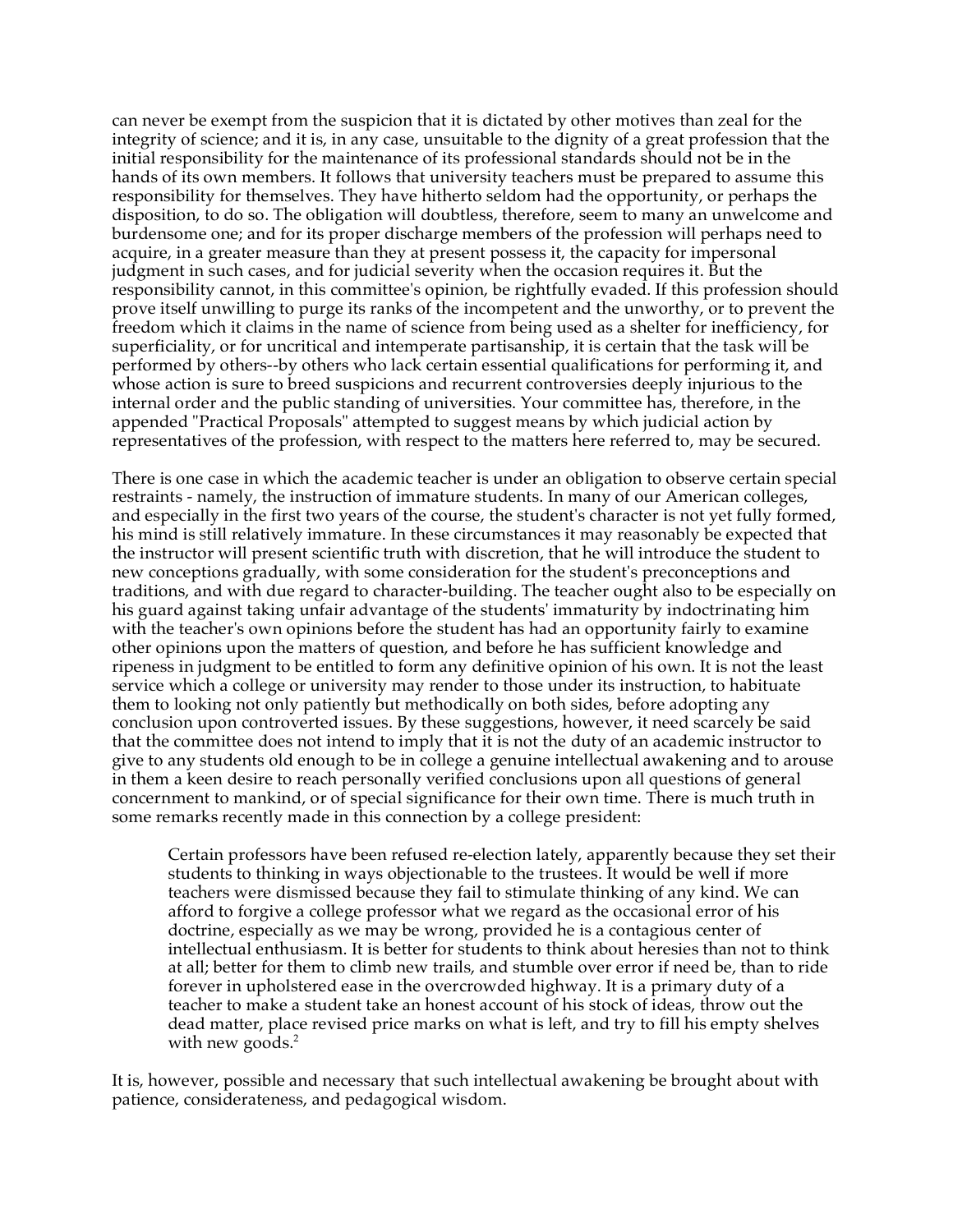There is one further consideration with regard to the classroom utterances of college and university teachers to which the committee thinks it important to call the attention of members of the profession, and of administrative authorities. Such utterances ought always to be considered privileged communications. Discussions in the classroom ought not to be supposed to be utterances for the public at large. They are often designed to provoke opposition or arouse debate. It has, unfortunately, sometimes happened in this country that sensational newspapers have quoted and garbled such remarks. As a matter of common law, it is clear that the utterances of an academic instructor are privileged, and may not be published, in whole or part, without his authorization.<sup>3</sup> But our practice, unfortunately, still differs from that of foreign countries, and no effective check has in this country been put upon such unauthorized and often misleading publication. It is much to be desired that test cases should be made of any infractions of the rule.

In their extramural utterances, it is obvious that academic teachers are under a peculiar obligation to avoid hasty or unverified or exaggerated statements, and to refrain from intemperate or sensational modes of expression. But subject to these restraints, it is not, in this committee's opinion, desirable that scholars should be debarred from giving expression to their judgments upon controversial questions, or that their freedom of speech, outside the university, should be limited to questions falling within their own specialties. It is clearly not proper that they should be prohibited from lending their active support to organized movements which they believe to be in the public interest. And, speaking broadly, it may be said in the words of a nonacademic body already once quoted in a publication of the Association, that "it is neither possible nor desirable to deprive a college professor of the political rights vouchsafed to every citizen." 4

It is, however, a question deserving of consideration by members of the Association, and by university officials, how far academic teachers, at least those dealing with political, economic, and social subjects, should be prominent in the management of our great party organizations, or should be candidates for state or national offices of a distinctly political character. It is manifestly desirable that such teachers have minds untrammeled by party loyalties, unexcited by party enthusiasms, and unbiased by personal political ambitions; and that universities should remain uninvolved in party antagonisms. On the other hand, it is equally manifest that the material available for the service of the State would be restricted in a highly undesirable way, if it were understood that no member of the academic profession should ever be called upon to assume the responsibilities of public office. This question may, in the committee's opinion, suitably be made a topic for special discussion at some future meeting of this Association, in order that a practical policy, which shall do justice to the two partially conflicting considerations that bear upon the matter, may be agreed upon.

It is, it will be seen, in no sense the contention of this committee that academic freedom implies that individual teachers should be exempt from all restraints as to the matter or manner of their utterances, either within or without the university. Such restraints as are necessary should in the main, our committee holds, be self-imposed, or enforced by the public opinion of the profession. But there may, undoubtedly, arise occasional cases in which the aberrations of individuals may require to be checked by definite disciplinary action. What this report chiefly maintains is that such action cannot with safety be taken by bodies not composed of members of the academic profession. Lay governing boards are competent to judge concerning charges of habitual neglect of assigned duties, on the part of individual teachers, and concerning charges of grave moral delinquency. But in matters of opinion, and of the utterance of opinion, such boards cannot intervene without destroying, to the extent of their intervention, the essential nature of a university - without converting it from a place dedicated to openness of mind, in which the conclusions expressed are the tested conclusions of trained scholars, into a place